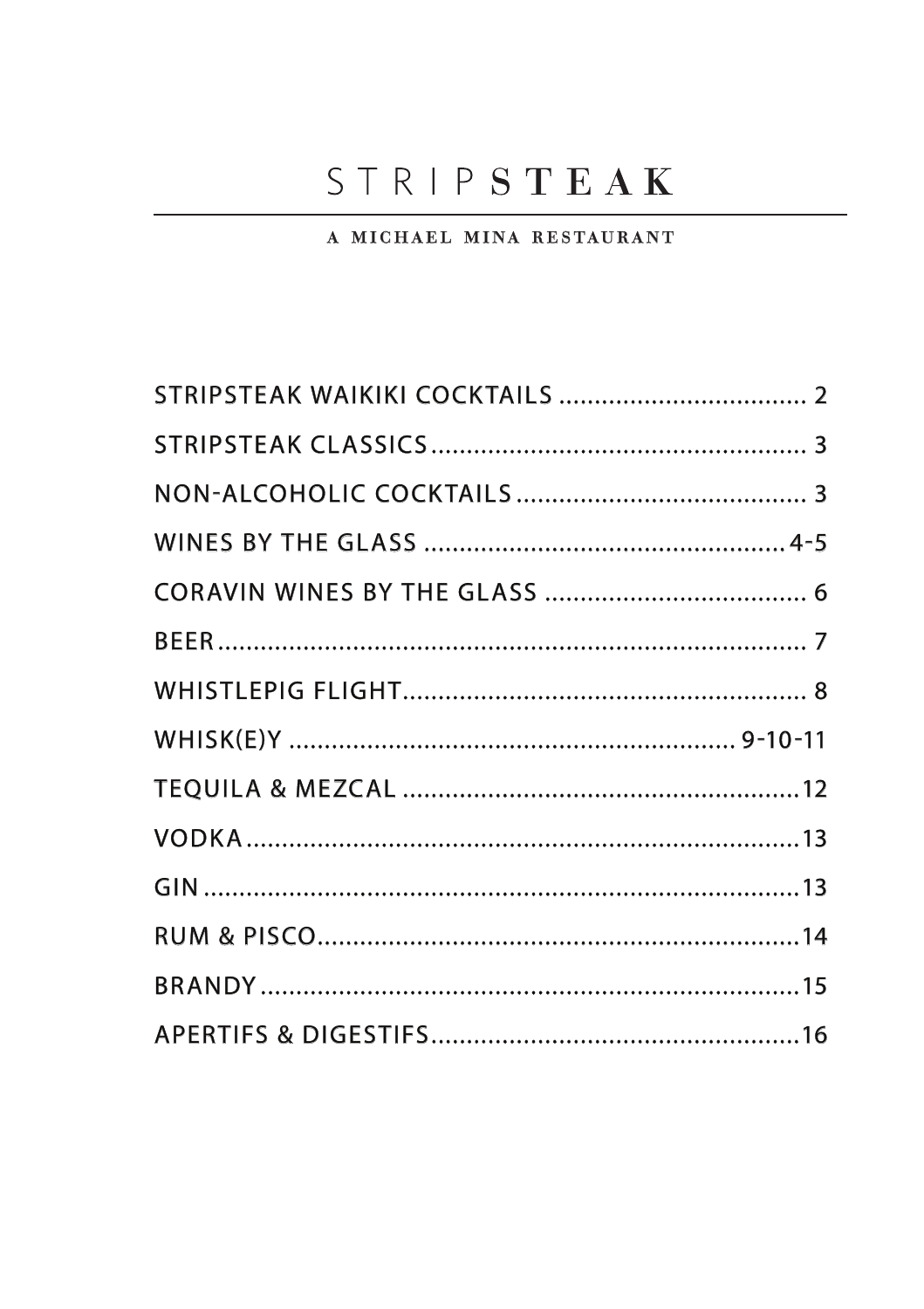# STRIPSTEAK WAIKIKI COCKTAILS . 19

### **ROYAL HAWAIIAN**

roku gin, lemon, pineapple, macadamia & cashew orgeat\*

### **NINTH ISLAND SPRITZ**

aperol, orange, guava sorbet, prosecco

### **RING OF FIRE**

ko hana rum, mezcal, aperol, pineapple, lime, ginger, togarashi

### **BANZAI PIPELINE**

espolon blanco, licor 43, lime, passion fruit falernum hawaiian chili

# **TROPIC THUNDER**

matcha infused vokda, coconut, lime, thai basil

### **MAI TAI '44**

rum blend, curacao, lime, macadamia & cashew orgeat, vanilla demerara\*

# **DONN'S SOUR**

high west double rye, lemon, hibiscus, pomegranate, don's spices #2

### **LE'AHI**

bacardi 8, rhum jm xo, punt e mes, cointreau

# **ALWAYS MONEY IN THE BANANA STAND**

monkey shoulder scotch, banana cordial, angostura bitters

\*Almond Allergy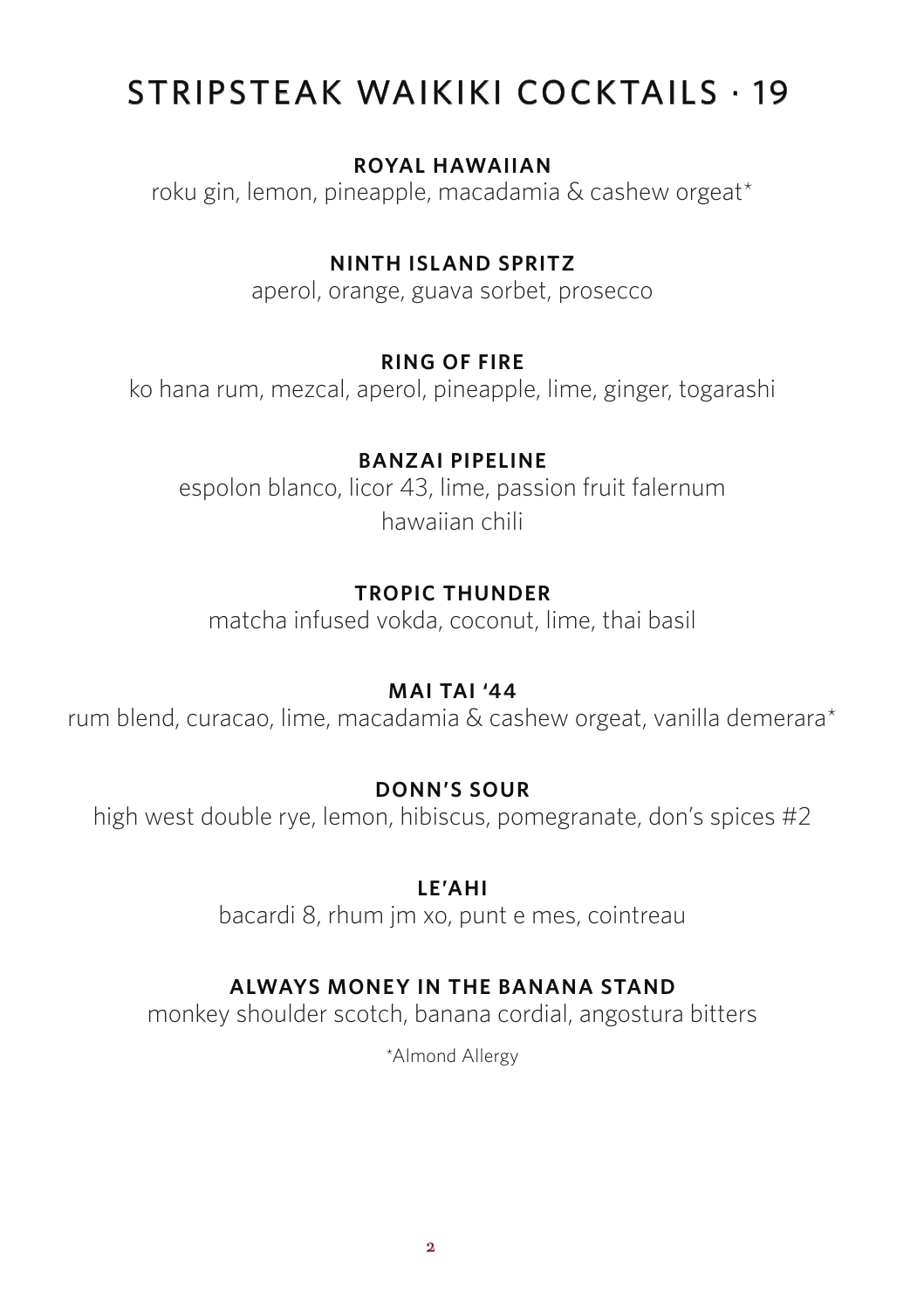# STRIPSTEAK CLASSICS

# **PENICILLIN** · 17

monkey shoulder scotch, lemon, ginger, honey, islay float

**DAIQUIRI** · 17 santa theresa 1796, lime, cane sugar

# **SAZERAC** · 17

wild turkey 101 rye, peychaud's, cane sugar, absinthe

**OLD FASHIONED** · 19 russell's reserve 10 year, sugar, angostura

**NEGRONI** · 19 hendrik's gin, carpano antica, campari

**MARGARITA** · 17 espolòn blanco tequila, lime, agave

**MANHATTAN** · 18 high west double rye, punt e mes, angostura

> **MOSCOW MULE** · 17 wheatley vodka, ginger beer, lime

# NON-ALCOHOLIC COCKTAILS . 10

**LILIKOI** Passion Fruit, Lime, Cucumber, Ginger Beer

# **PARROT PUNCH**

Pog, Coconut, Pineapple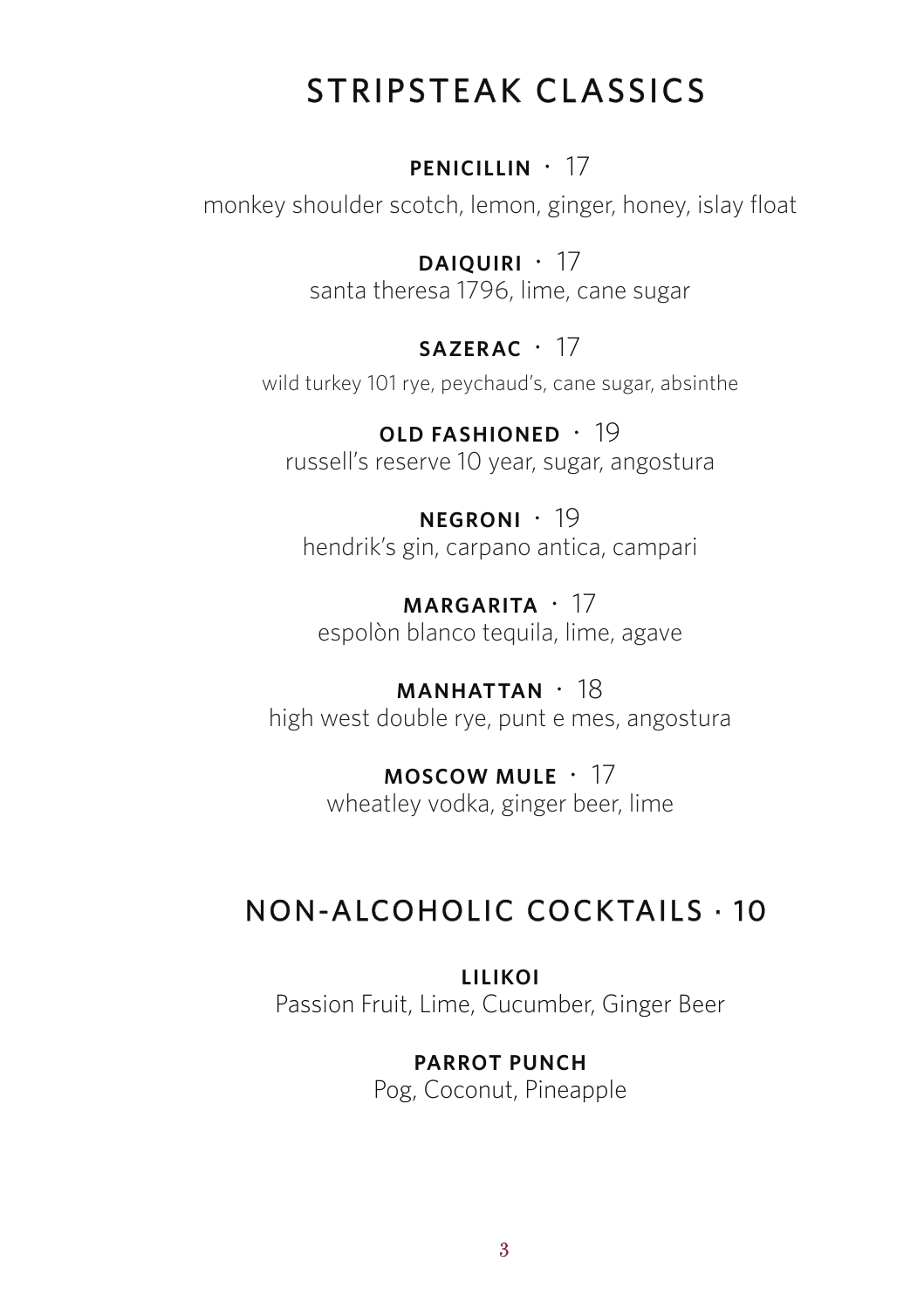### **WINES BY THE GLASS**

# **SPARKLING** LUCIEN ALBRECHT CRÉMANT D'ALSACE BRUT ROSÉ, alsace, france nv...............17/31 gosset grand reserve brut, champagne, france nv...........................................37/71 henriot brut souverain, champagne, france nv...................................................27/51 5oz/9oz

### **WHITE**

| ALBARIÑO, FAMILIA TORRES PAZO DAS BRUXAS, terra alta, lodi, california '1616/29 |  |
|---------------------------------------------------------------------------------|--|
| CALLET BLEND, ANIMA NEGRA QUÍBIA, falanis, mallorca, spain '1917/31             |  |
|                                                                                 |  |
| CHARDONNAY, DOMAINE BARAT VAILLONS <sup>1er</sup> CRU, chablis, france '1928/53 |  |
|                                                                                 |  |
| PINOT GRIGIO, BERTANI VELANTE, friuli venezia-giulia, veneto, italy '20 15/27   |  |
| RIESLING, DR. LOOSEN BLUE SLATE KABINETT, kamptal, austria '1720/37             |  |
|                                                                                 |  |
| VERDEJO, HEREDEROS DEL MARQUÉS DE RISCAL rueda, spain '2015/27                  |  |

# **ROSÉ**

| GRENACHE/SYRAH/MOUVEDRE/CINSAULT, FAMILLE PERRIN 15/27 |  |
|--------------------------------------------------------|--|
| côtes du rhône, france '20                             |  |
|                                                        |  |
| <b>SAKF</b>                                            |  |

### **SAKE**

hoyo kura no hana fair maiden, junmai daiginjo, miyagi, japan...................18/33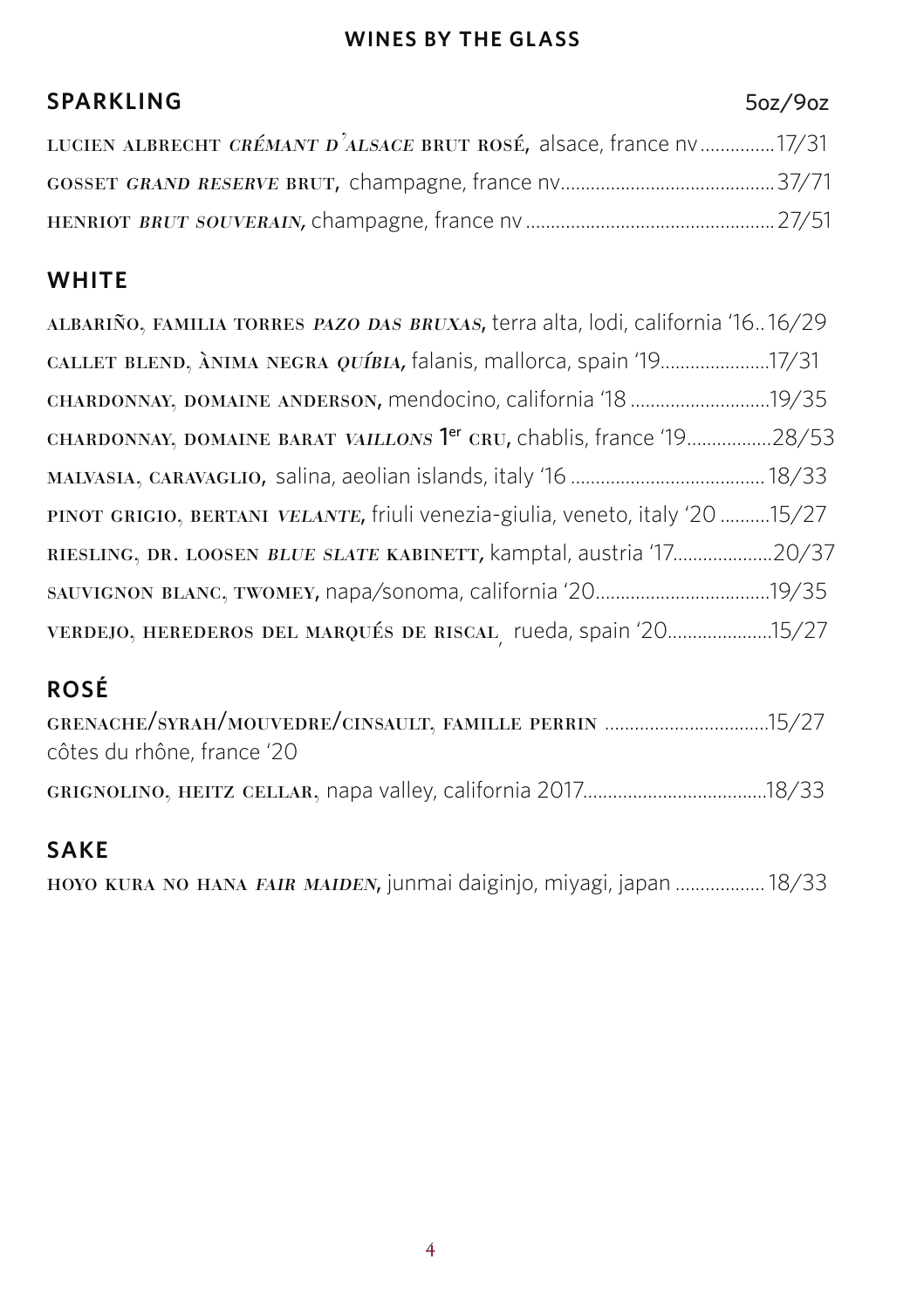### **WINES BY THE GLASS**

| <b>RED</b>                                                                                   | 5oz/9oz |
|----------------------------------------------------------------------------------------------|---------|
| CABERNET SAUVIGNON, GREENWING, columbia valley, washington '1719/35                          |         |
| listrac-medoc, france '15                                                                    |         |
| red hills, lake county, california '19                                                       |         |
| GRENACHE/MOUVEDRE/SYRAH/CINSAULT, COUDOULET DE BEAUCASTEL23/43<br>cotes du rhone, france '18 |         |
|                                                                                              |         |
|                                                                                              |         |
|                                                                                              |         |
| PINOT NOIR, KEN WRIGHT SHEA VINEYARD willamette valley, oregon '1721/39                      |         |
| TEMPRANILLO, FAMILIA FERNÁNDEZ RIVERA CONDADO DE HAZA28/53<br>ribera del duero, spain '18    |         |
| zINFANDEL, RIDGE THREE VALLEYS sonoma county, california '1919/35                            |         |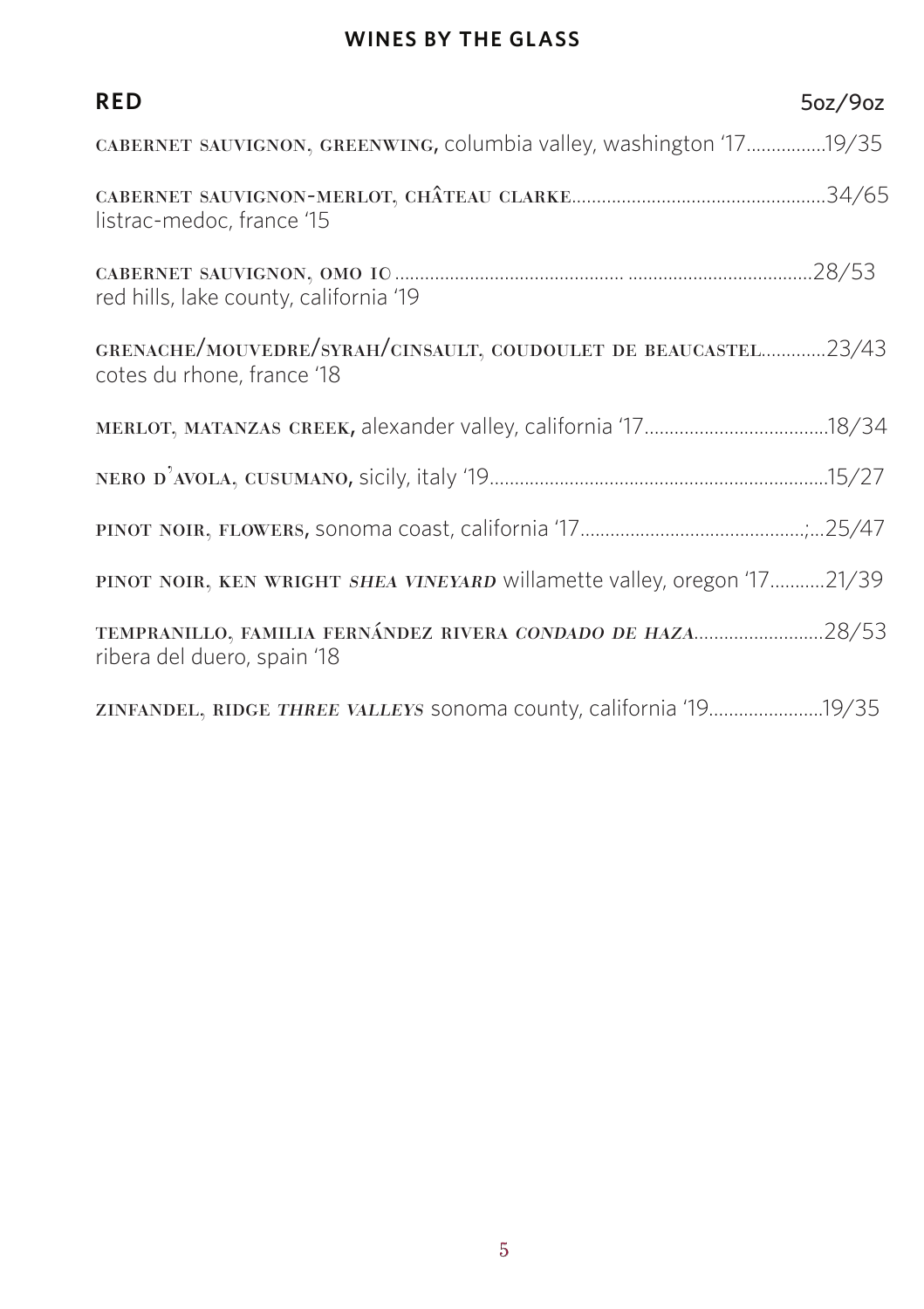# CORAVIN

coravin is a state-of-the-art wine extracting system that allows us to offer world class wines not usually offered by the glass without removing the cork; thereby presenting the highest quality access to special wines

### 5oz/9oz

### **WHITE & SPARKLING**

maison de montille montagny *les coères* 1<sup>er</sup> cru, burgundy, france 2017.....35/67 farmed organically since 1995, these twenty-five year old chardonnay vines produce wines with great aromatic purity, favoring wines with balance and elegance rather than power and extraction the montille family truly showcases burgundy at its best

delamotte rosÉ, champagne, france nv...................................................................62/121 producing world-class champagne, featuring grand cru grapes since 1760, the delamotte house is known for some of the most sought after bubbles in champagne. featuring eighty percent pinot noir, and twenty percent chardonnay, this bold rosé is the perfect pairing for any course.

### 5oz/9oz

### **RED**

tenuta di collosorbo brunello di montalcino, tuscany, italy 2013............37/71 since its founding in 1850, the collosorbo estate has been part of the ciacci families of wine making heritage. one-hundred percent sangiovese, this traditional wine is fastidiously harvested by hand before aging beautifully in neutral oak fourdes

kapscàndy endre, napa valley, california 2008...................................................44/85 modeled after the great first growth wines of bordeaux, lou kapscandy has created a cult following by producing balanced, terroir driven wines in the heart of napa valley. after aging for over a decade this cabernet blend drinks with grace and finesse

shafer one point five, napa valley, california 2016...........................................77/151 taking it's name from a generation and half father-son partnership, this sustainably farmed napa cab shows off with richness, abundant fruit and soft tannins that reflect the climate and soils of the stags leap district

château gombaude-guillot, pomerol, bordeaux, france 1995.......................63/123 known for its famous blue clay soils, pomerol continually delivers some of the world's most extrodinary wines. this merlot dominant wine has aged exquisitely and delivers richness depth, and elegance all at once

françois lumpp la paulée, burgundy, france 2018 ............................................35/67 founded in 1991 and developed around givry's best premier cru sites, françois embodies the ethos of a true vigneron in a specific village. producing from vineyards he planted and nurtured himself, lumpp's wines entice with bright aromatics, juicy fruit and a sophisticated finish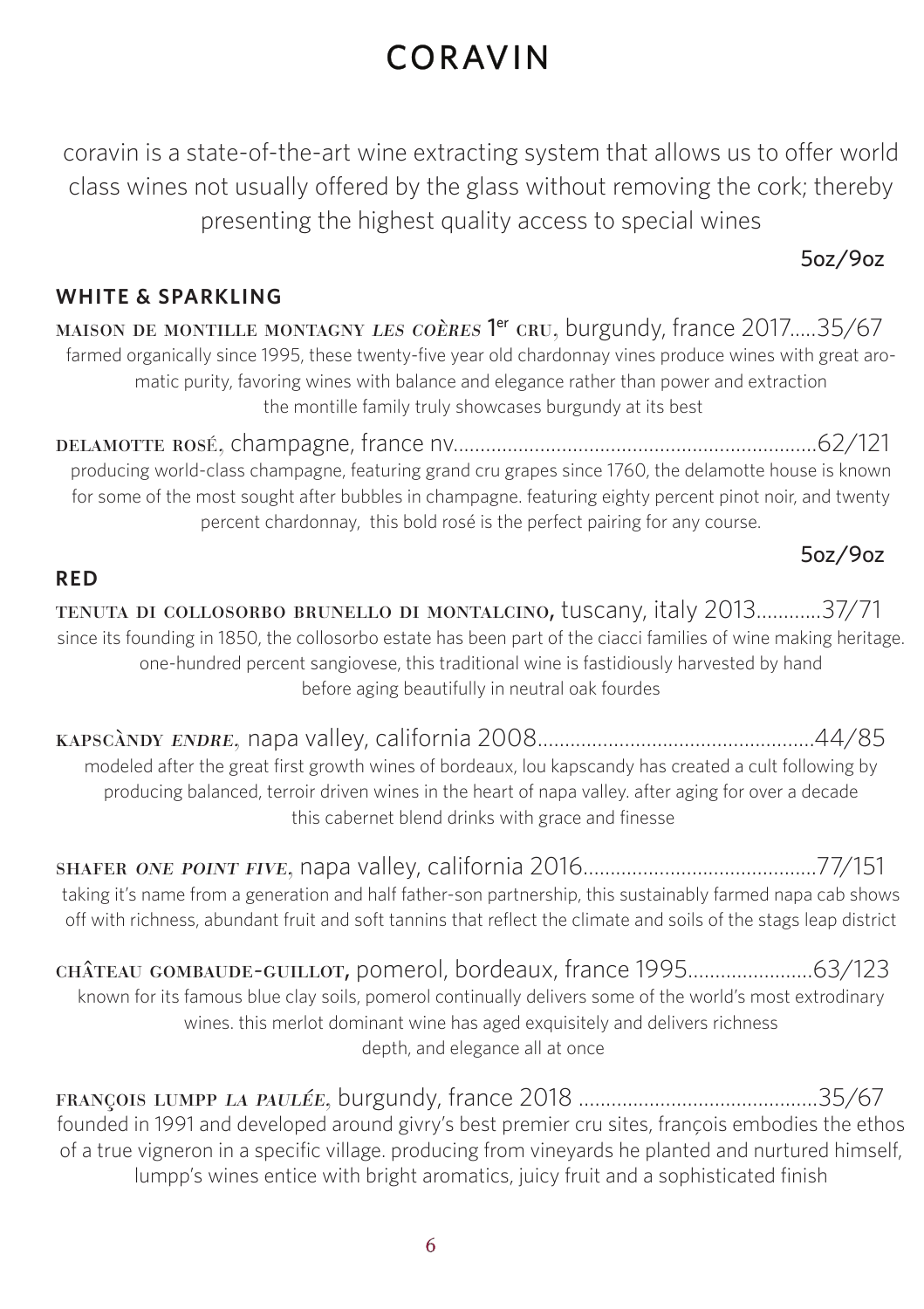# BEER

# LOCAL

# **HONOLULU BEERWORKS COCOWEIZEN . 9**

hefeweizen, honolulu, hawaii

# **MAUI BREWING BIKINI BLONDE . 9**

blonde ale, kihei, maui

# **MAUI BREWING BIG SWELL . 9**

india pale ale, kihei, maui

# **HONOLULU BEERWORKS KEWALOS . 9**

cream ale, honolulu, hawaii

# AMERICAN & INTERNATIONAL

**ASAHI** · **8**  pale lager, tokyo, japan

# **MILLER 'HIGH LIFE'** · **8**

lager, milwaukee, wi

### **COORS LIGHT** · **8** lager, golden, co

### **HEINEKEN** · **9**

euro lager, zoeterwoude, netherlands

# **BUDWEISER** · **9**

american lager, st. louis, mo

# **NEW BELGIUM AGENT 77** · **9**

india pale ale, fort collins, co

### **CASCADE BREWING SANG DU CHÊNE** · **68**

barrel aged northwest sour ale portland, or

### **BELCHING BEAVER SOUR BATCH #4** · **35**

 barrel aged american sour san diego, ca

# **NEW BELGIUM TRIPPEL** · **9**

belgian ale, fort collins, co

# **BUCKLER** · **7**

non-alcoholic, zoeterwoude, netherlands

7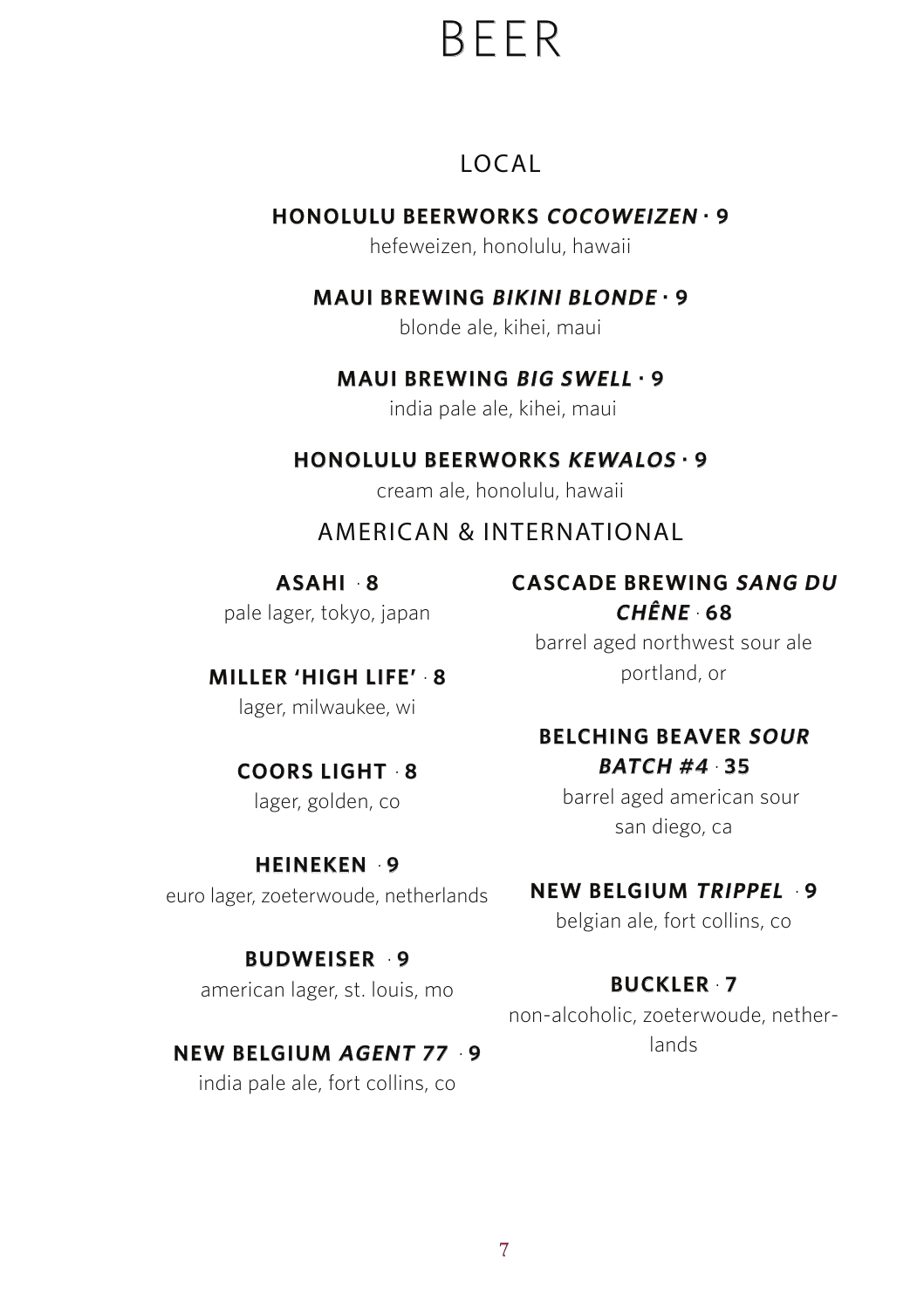### **STRIPSTEAK WAIKIKI FLIGHT SERIES**

discover a new favorite with a 3oz combined tasting served on custom made barrel staves



# **-RYE WHISKEY-<br>THIS LITTLE PIGGY" · 45 WHISTLEPIG FARMSTOCK**

starting with home grown grain, distilled with crisp water sourced from the farm, and matured in vermont white oak this non-age statement rye presents toffee, creme brulee and hints of rose petals on the palate

# **WHISTLEPIG PIGGYBACK**

coming in at 100 percent rye and aged to perfection for six years, piggyback is powerfully spicy, with cocoa, cardamom and hints of citrus and vanilla on the lengthy finish

### **WHISTLEPIG <sup>12</sup>YR**

after aging gracefully for twelve years in american oak, this whiksey is finished in a combination of port, sauterns, and maderia casks bringing about notes of apricot, plums, honey and dark chocolate

# **"HIGH ON THE HOG" . 110**

# **WHISTLEPIG 10YR**

as the original expression from whistlepig, this high rye whiskey shows allspice, orange peel and caramel on the nose backed up by a touch of sweetness and vanilla

### **WHISTLEPIG <sup>15</sup>YR**

the perfect finish to any evening, this mature rye is deep and rich out of the glass and features loads of butterscotch, baking spice and a luxuriously long finish

# **WHISTLEPIG BOSS HOG VII 'LAPULAPU'S PACIFIC'**

duely named after the fearsome filipino warrior lapulapu, this unique expression is double aged in highly toasted philippine rum casks giving way to banana, fresh lemon and molasses on the nose followed by butterscotch, toffee, lingering allspice and black pepper on the palate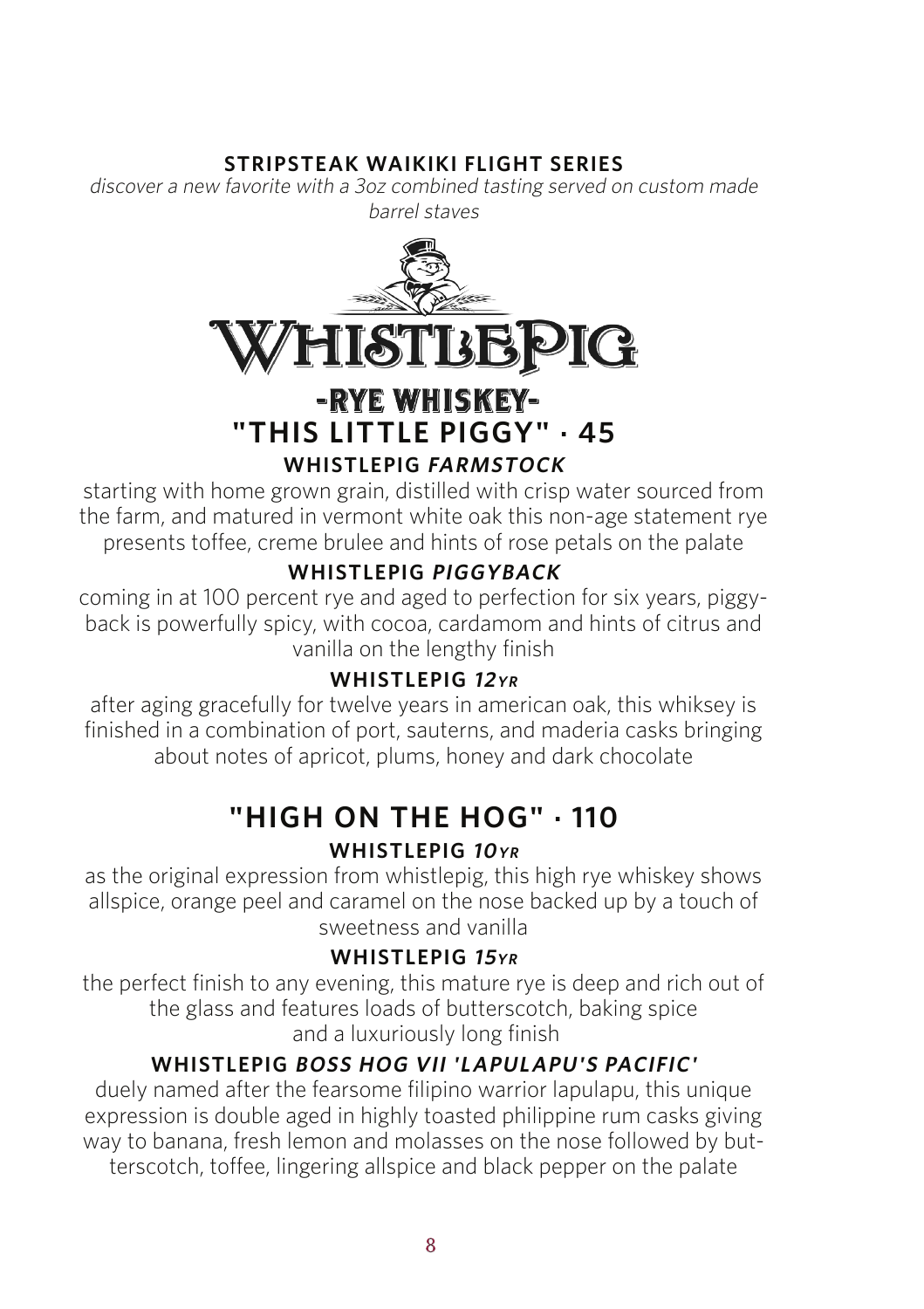# WHISK(E)Y

### **BOURBON**

angel's envy · 22 baker's 7yr · 20 basil hayden's · 20 booker's · 24 booker's 30th anniversary · 53 bulleit · 16 eagle rare · 20 elijah craig · 15 four roses single barrel · 18 jim beam · 14 knob creek · 16 maker's mark · 14 maker's mark *46* · 23 maker's mark *stripsteak barrel* · 22 michter's *10yr* · 40 michter's *toasted barrel* · 29 michter's *us-1* sour mash · 16 old forester *stripsteak barrel* · 22 pappy van winkle *12yr* · 112 rhetoric 23yr · 50 russell's reserve *10yr* · 16 savage & cooke burning chair · 20 wild turkey  $101 \cdot 14$ wild turkey revival · 49 woodford reserve · 16

### **AMERICAN RYE**

angel's envy · 22 bulleit · 16 high west *a midwinter night's dram* · 28

#### **AMERICAN RYE**

high west *rendezvous* · 17 high west *double rye* · 18 high west *yippee ki-yay* · 27 hudson *manhattan* · 18 knob creek · 14 michter's *10yr* · 42 michter's *us-1* · 16 minor case · 19 peerless *barrel proof* · 29 rittenhouse · 14 russell's reserve *6yr* · 16 sazerac 6yr · 16 savage & cooke lip service · 14 templeton · 18 whistlepig piggy back *6yr* · 24 whistlepig farmstock · 34 whistlepig *10yr* · 26 whistlepig 12yr · 50 whistlepig *15yr* · 65 whistlepig *18yr* · 105 woodford reserve · 16

### **OTHER AMERICAN WHISKEY**

st. george breaking & entering · 14 high west campfire · 23 high west silver · 15 jack daniel's · 14 gentlemen jack · 22 michter's *us-1* american · 16 old potrero · 24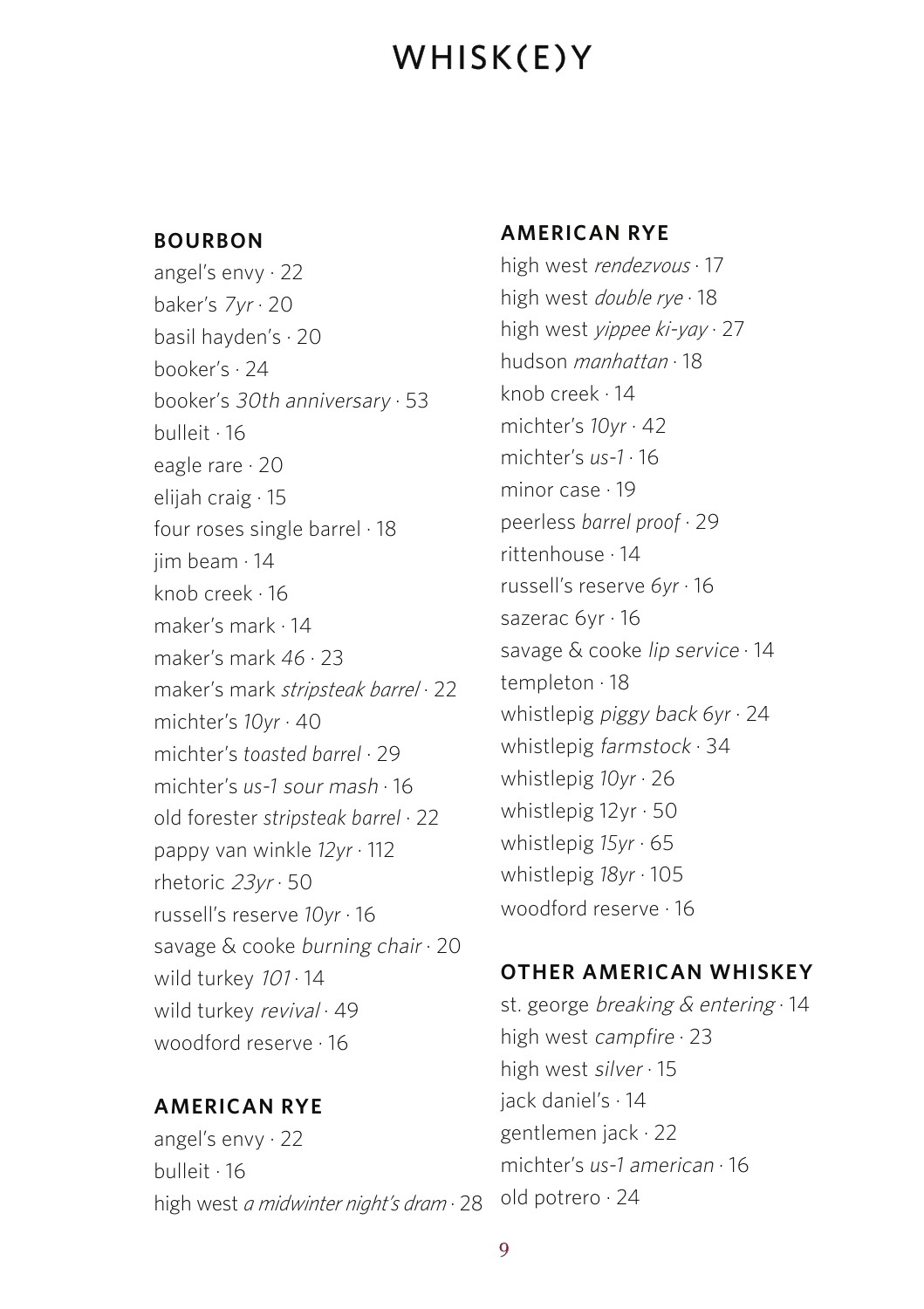# WHISK(E)Y

#### **SCOTLAND** highlands

balvenie 14 yr caribbean cask · 24 balvenie  $15 yr \cdot 33$ balvenie 30 yr · 440 coal ila · 26 dalwhinnie  $15 yr \cdot 20$ dalmore  $12 yr \cdot 19$ dalmore  $15 yr \cdot 31$ dalmore 18 yr · 72 dalmore  $25 yr \cdot 287$ dalmore cigar malt reserve · 53 dalmore king alexander · 72 dalmore portwood · 45 glenfiddich 12 yr · 17 glenfiddich 15 yr solera · 23 glenfiddich project xx · 33 glenfiddich 21 yr · 40 glenglassaugh torfa · 21 glenmorangie 18 yr · 39 macallan  $12 yr \cdot 18$ macallan  $15 yr \cdot 34$ macallan  $18 yr \cdot 81$ macallan 21 yr · 220 macallan  $25 yr \cdot 480$ macallan rare cask · 72 oban  $14 yr \cdot 25$ shackleton · 18

#### **SCOTLAND** lowlands

auchentoshan  $12 yr \cdot 16$ auchentoshan three wood · 22 glenkinchie 12 yr · 21

### campbeltown springbank 15 yr · 38 glen scotia double cask · 19

### speyside

benriach  $12 yr \cdot 22$ bruichladdich barley malt 10 yr  $\cdot$  28 bruichladdich port charlotte 10 yr · 30 cragganmore  $12 yr \cdot 22$ glenlivet 12 yr · 16 glenfarclas 12 yr · 29 glenfarclas  $17 yr \cdot 40$ glenfarclas 21 yr · 55 murry mcdavid  $19 yr \cdot 90$ 

### islay

ardbeg  $10yr \cdot 22$ bruichladdich black art · 93 lagavulin  $16 yr \cdot 22$ laphroaig  $10 yr \cdot 22$ 

islands– orkney highland park 12 yr · 21 highland park  $18 yr \cdot 40$ highland park *magnus* · 26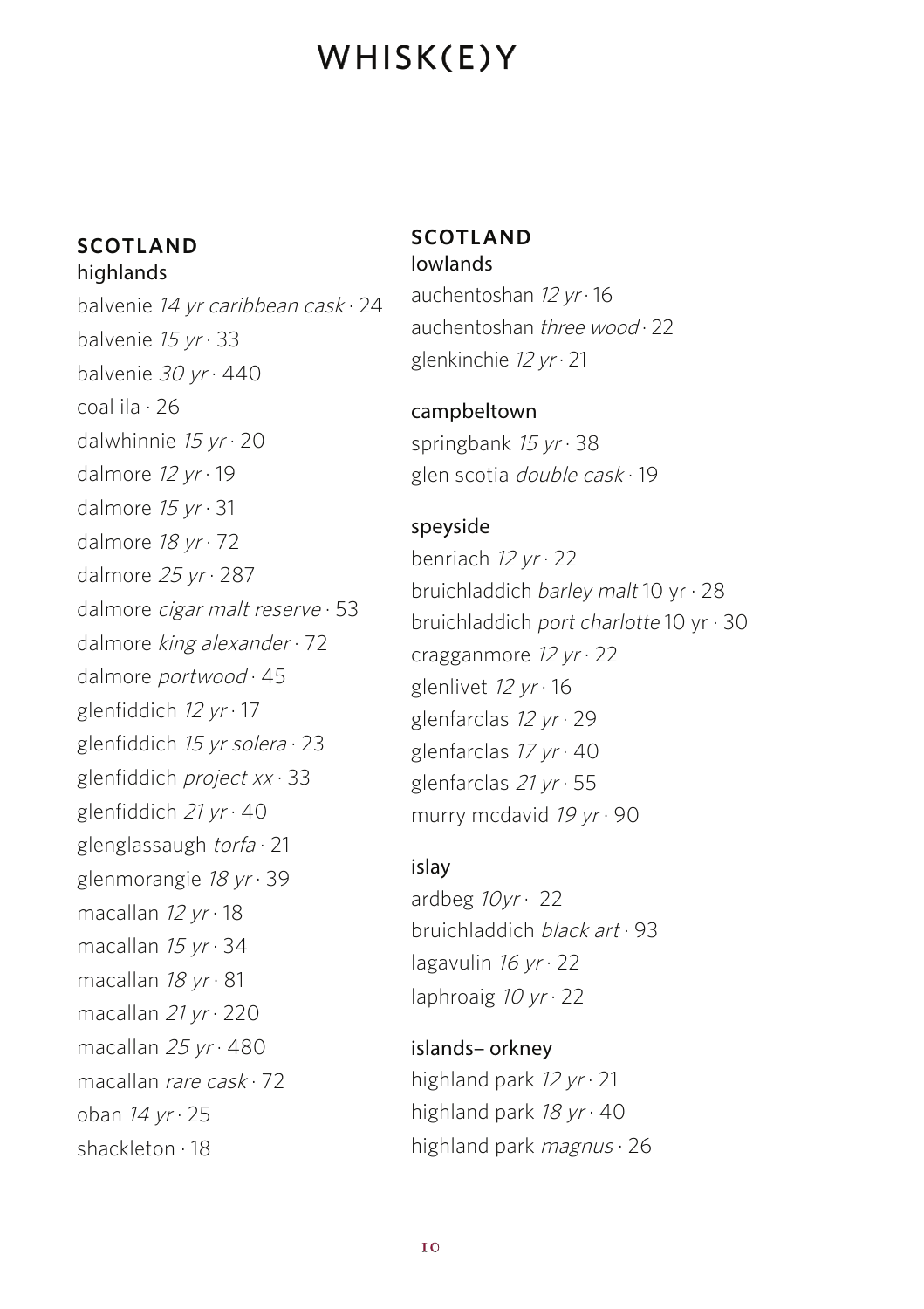# WHISK(E)Y

### **SCOTLAND** blended scotch whisky

chivas regal  $12 yr \cdot 15$ dewars white label · 12 johnnie walker black · 16 johnnie walker blue 65 monkey shoulder · 16

### **CANADIAN WHISKY**

crown royal · 14 black velvet · 14

### **IRISH WHISKEY**

green spot· 18 jameson · 16 redbreast  $12 yr \cdot 16$ 

### **TAIWAN WHISKEY**

kavalan · 30

### **JAPAN**

ichiro's *malt & grain*  $\cdot$  25 ichiro's the peated  $\cdot$  105 hibiki harmony · 37 hibiki 21 yr · 120 hakushu 12 yr · 40 hakushu 18 yr · 70 iwai-mars traditional · 22 kaiyo mizunara · 19 kaiyo the peated  $\cdot$  31 kaiyo 7yr · 26 kikori · 16 kurayoshi tottori · 16 matsui the peated  $\cdot$  50 nikka coffey grain · 20 nikka from the barrel · 20 nikka miyagikyo · 30 nikka taketsuru pure malt· 24 nikka taketsuru 17yr · 67 nikka taketsuru 21yr · 92 ohishi · 26 toki · 16 yamazaki 12yr · 50 yamazaki 18yr · 85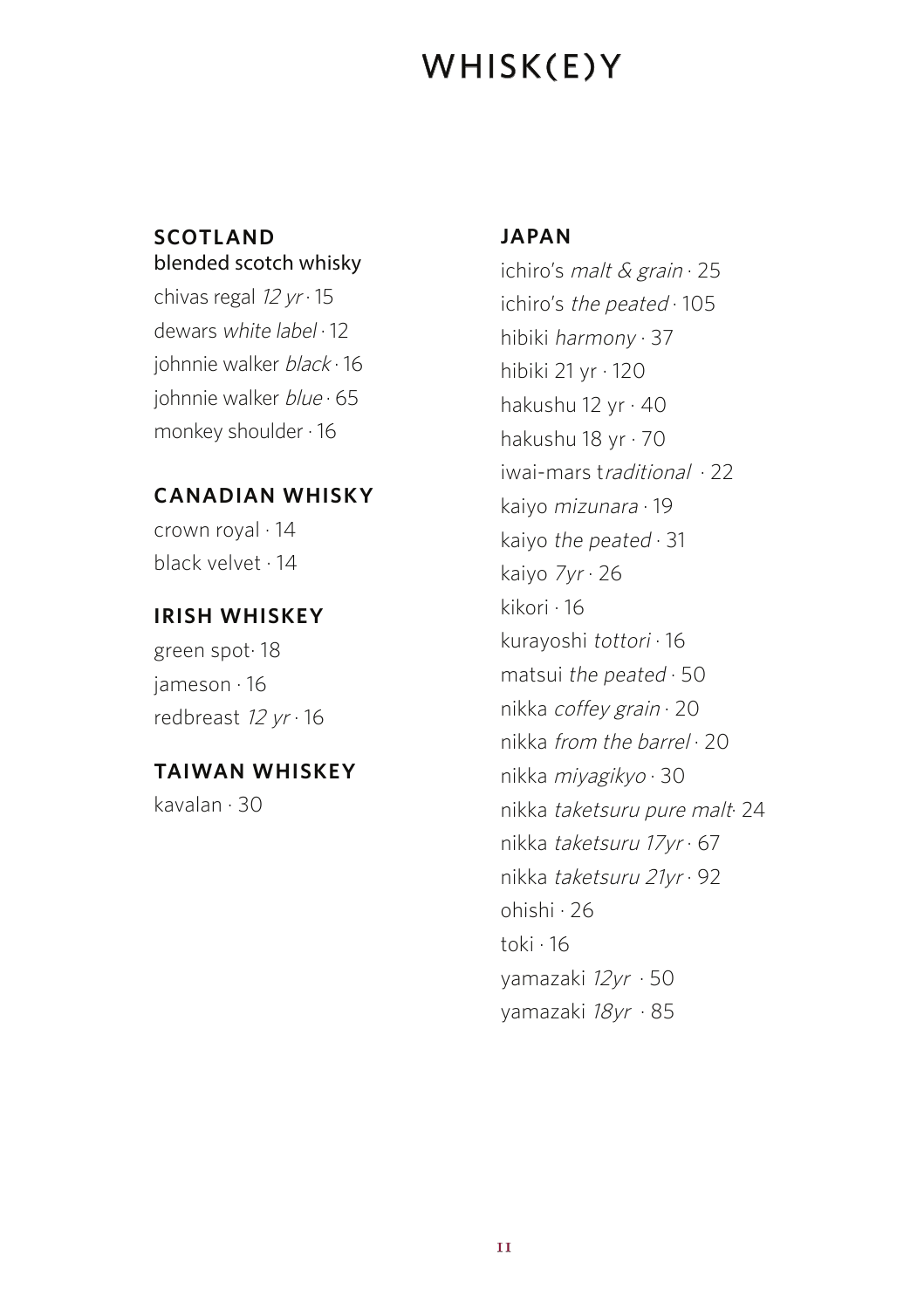# TEQUILA & MEZCAL

#### **BLANCO/SILVER /PLATA**

campo bravo · 14 casamigos · 20 código 1530 · 21 grand leyenda · 12 maestro dobel · 19 espolón · 14 fortaleza · 18 herradura · 18 partida · 16 roca patron · 22 siete leguas · 18

### **REPOSADO**

campo bravo · 19 casamigos · 22 fortaleza · 20 grand leyenda · 20 herradura · 20 roca patron · 24 siete leguas · 20

### **SOTOL**

pizcadores · 15

### **AÑEJO**

casamigos · 28 código 1530 · 40 cuervo reserva de la familia · 55 don julio 1942 · 50 fortaleza · 24 herradura · 22 ocho 24 roca patron · 26 siete leguas · 17

### **MEZCAL**

del maguey vida · 17 del maguey chichicapa · 28 del maguey 100% Tobala · 40 del maguey del rio · 26 del maguey paychuga · 60 del maguey las milpas · 26 del maguey minero · 26 del maguey muertos · 22 del maguey crema mez · 18 el silencio espadin · 15 illegal joven · 17 illegal reposado · 21 illegal añejo · 29 los vecinos espidin · 22 los vecinos tobola · 33 pierde almas joven · 19 xicaru 102 · 16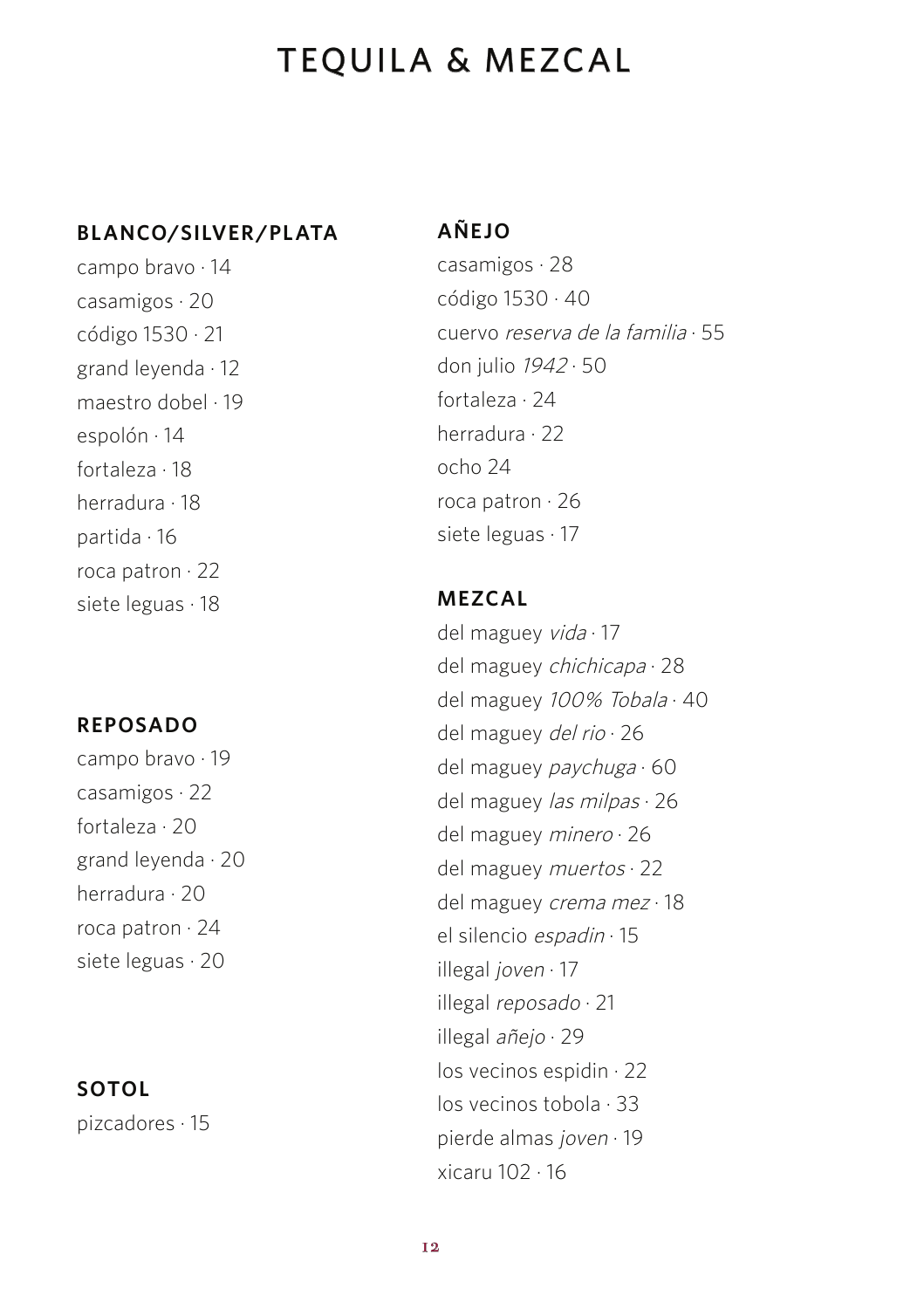# VODKA & GIN

#### **VODKA**

belvedere · 16 grey goose · 16 haku · 14 hanson ginger · 12 hanson habanero · 12 ketel one · 14 ketel one citreon · 14 ketel one oranie · 14 ocean · 14 pau · 14 st. george citrus · 14 st. george green chile · 14 tito's · 14 wheatley · 14

#### **GIN**

aviation · 14 beefeater · 12 bols genever · 13 bombay dry · 13 bombay sapphire · 13 botanist · 17 concierge · 12 distillery no. 209 · 13 hayman's old tom · 12 hendrick's · 16 hendrick's orbium · 16 malfy limone · 14 piùcinque · 16 plymouth · 15 plymouth sloe · 18 roku · 16 st. george botanivore · 16 st. george dry rye · 16 st. george terroir · 16 uncle val's botanical · 12 sipsmith vjop · 18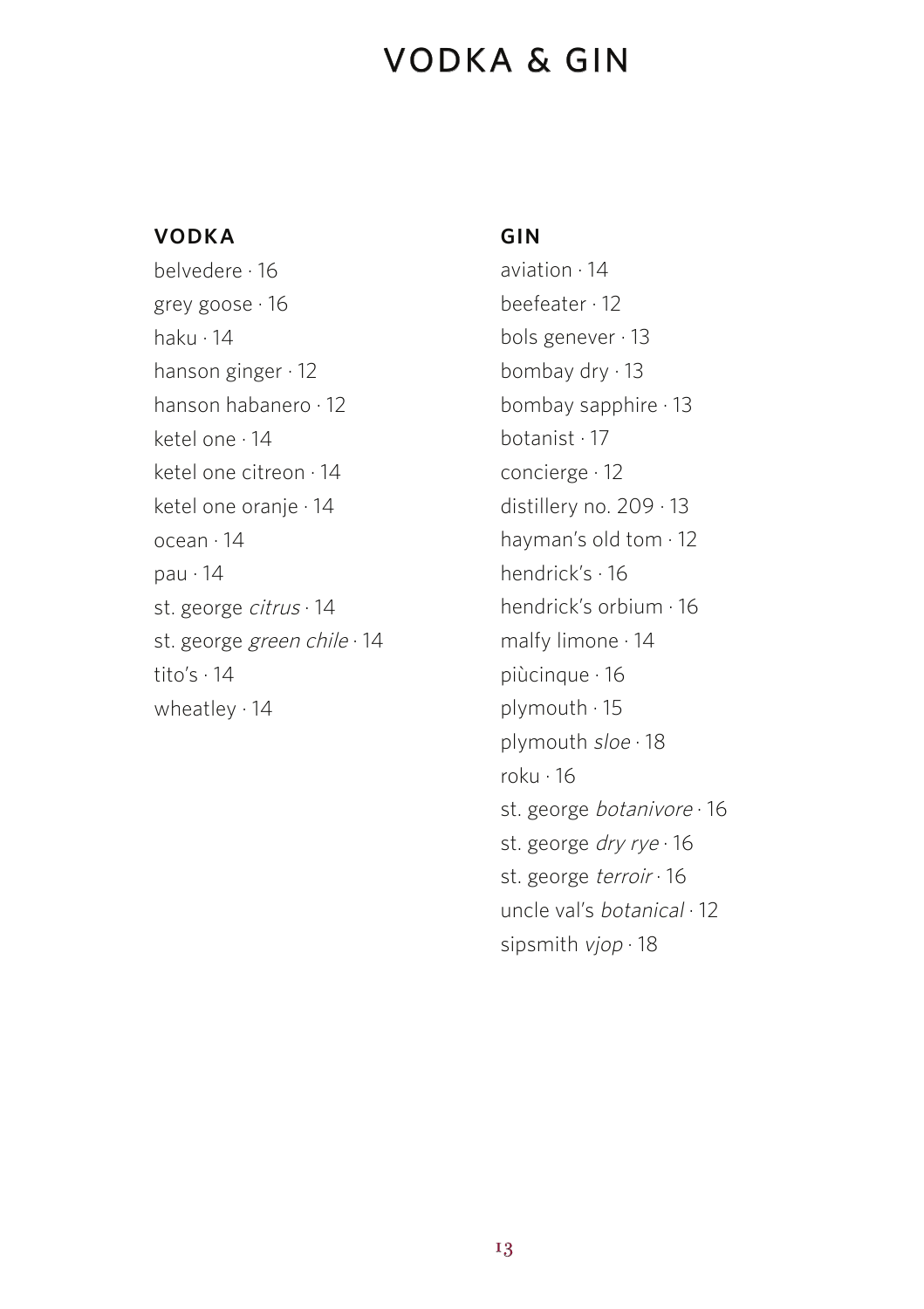# RUM & PISCO

#### **RUM**

appleton estate  $12yr \cdot 16$ bacardi 8 yr · 14 bacardi 10 yr · 16 cruzan black strap · 16 diplomatico reserva 12yr · 15 el dorado 8 yr · 16 el dorado 15 yr · 20 flor de caña  $7 yr \cdot 14$ flor de caña extra seco · 14 lemon hart 1804 · 14 plantation pineapple · 14

#### **RUM**

ron matusalem  $18 yr \cdot 20$ rhum barbancourt  $4 yr \cdot 16$ sailor jerry · 14 santa teresa 1796 · 16 selvarey cacao · 14 smith & cross 12 yr · 16 zaya  $16yr \cdot 14$ 

### **PYRAT** · 14

**PISCO** barsol quebranta · 14

### **CACHAÇA**

avua balsamo · 20

### **HAWAIIAN AGRICOLE RUM**

*Native Hawaiian sugarcane thrived on the islands of Hawaii 800 years before plantations. Experience those heirloom varietals again with K* Hana rum. The k (sugarcane) is hand harvested, juiced and distilled all on *a single estate in central Oahu. These Hawaii grown agricole rums are without compare. The white rum, Kea, is grassy and floral while the mature spirits, Koho and Koa are robust and deep.*

> kohana kea · 16 kohana koho · 32 kokoleka · 38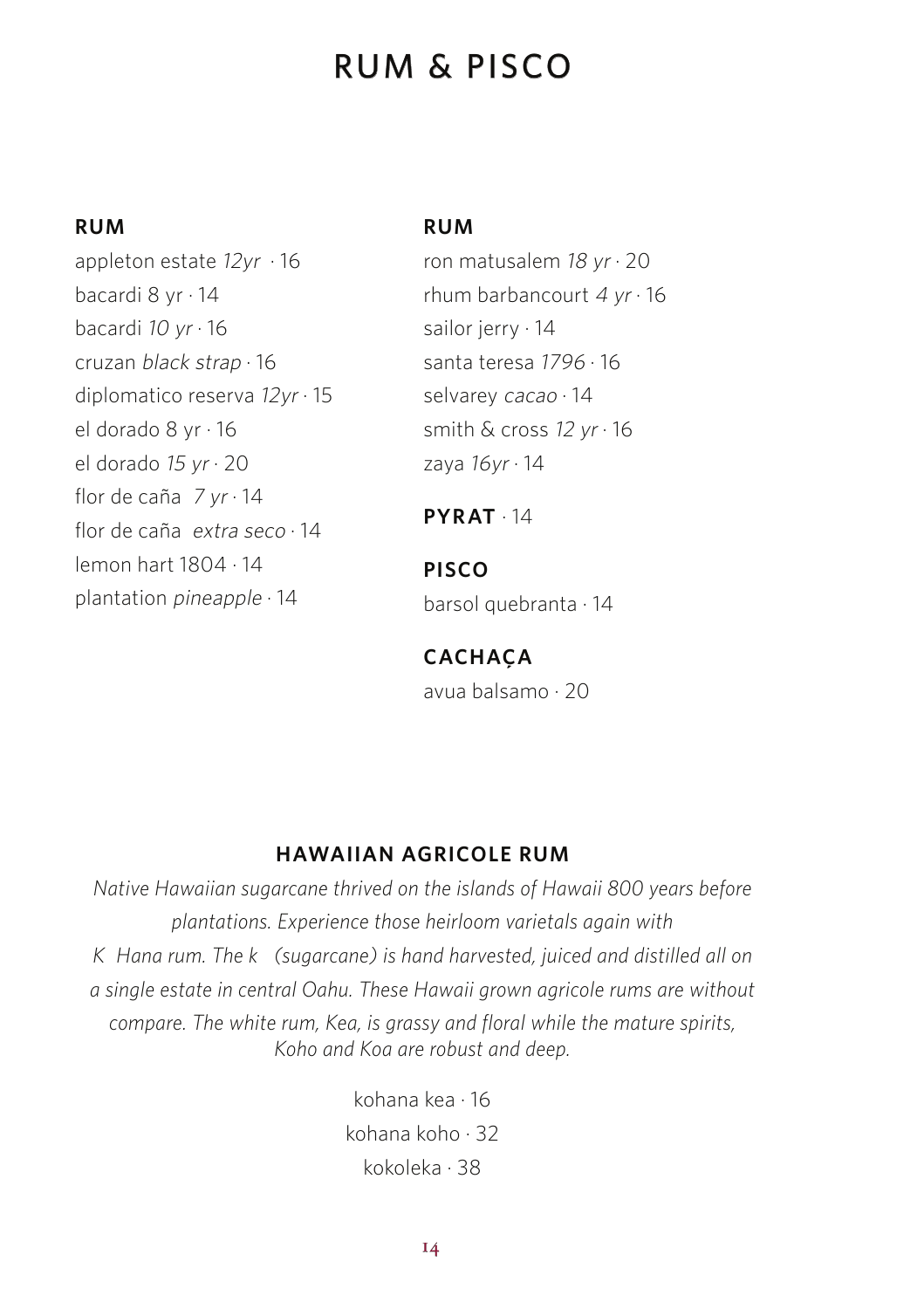# BRANDY

### **COGNAC**

cognac park mizunara · 27 cognac park  $xo \cdot 60$ hennessy vs · 18 hennessy xo · 70 pierre ferrand 1840 · 16 remy martin louis xiii 2 oz · 350  $1 oz \cdot 175$  .5 oz · 87.5 remy martin vsop · 16 remy martin  $xo \cdot 45$ remy martin 1738 accord · 25

### **GRAPPA**

caffo · 12 caffo vecchia · 13 c michele chiarlo moscato · 36 nonino chardonnay · 19 nonino merlot · 19 nonino moscato · 19

### **OTHER**

laird's applejack bonded · 13 clear creek 2yr apple · 12

### **ARMAGNAC**

bas tariquet · 29 domaine de papolle 20 ans · 39

### **CALVADOS**

boulard grand solage · 21 belle de brillet . 19